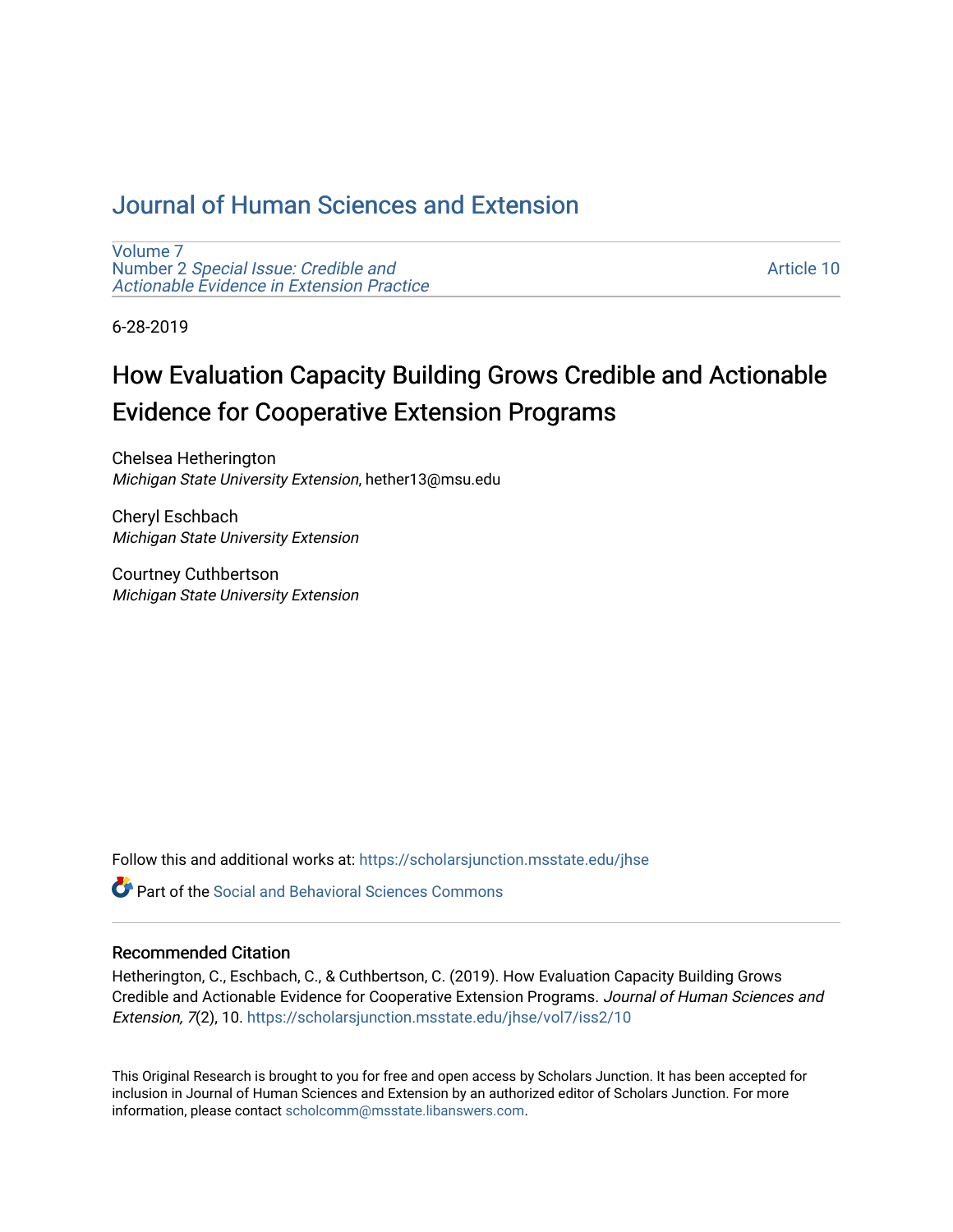## **How Evaluation Capacity Building Grows Credible and Actionable Evidence for Cooperative Extension Programs**

**Chelsea Hetherington Cheryl Eschbach Courtney Cuthbertson** *Michigan State University Extension*

*Evaluation capacity building (ECB) is an essential element for generating credible and actionable evidence on Extension programs. This paper offers a* 

*discussion of ECB efforts in Cooperative Extension and how such efforts enable Extension professionals to collect and use credible and actionable evidence on the quality and impacts of programs. Sufficient investments in ECB, both at the individual and organizational levels, can better equip Extension to advocate for and make changes to programs, advance as a learning organization, and have a more powerful impact on communities. Furthermore, as Extension program stakeholders often have varying perspectives on the credibility of evidence, these perspectives must also be accounted for in efforts to build Extension's evaluation capacity. Intentional investments in ECB efforts provide an opportunity for Extension to further deepen and expand impact, positioning programs to most effectively and positively benefit individuals and communities.*

*Keywords:* evaluation capacity building, credible evidence, evaluation use, evaluation stakeholders

*"For apart from inquiry, apart from the praxis, individuals cannot be truly human. Knowledge emerges only through invention and re-invention, through the restless, impatient, continuing, hopeful inquiry human beings pursue in the world, with the world, and with each other."*

**—Paulo Freire (1970)**

## **Introduction**

The Cooperative Extension Service (Extension) is charged with delivering research-based educational programs that positively benefit individuals and communities. As a result, Extension is expected to provide credible, actionable evidence on the quality and impacts of its programs (Franz & Archibald, 2018; Taylor-Powell & Boyd, 2008). Because stakeholders hold diverse expectations on what constitutes credible and actionable evidence, because Extension staff are not typically experts in program evaluation, and because contexts, conditions, and criteria for

Direct correspondence to Chelsea Hetherington at hether13@msu.edu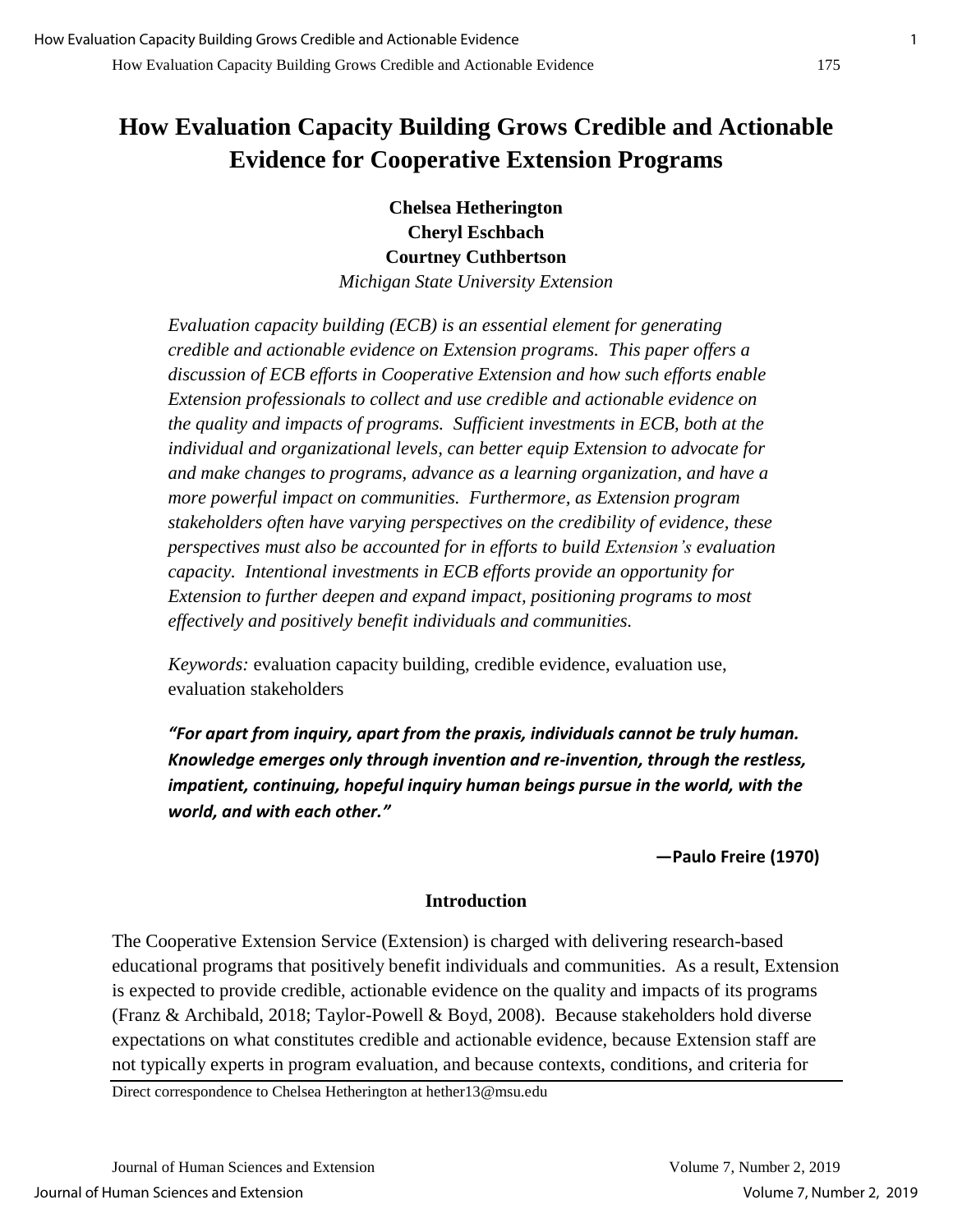demonstrating credible program evidence are complex and changing, evaluation capacity building (ECB) is critical to Extension's organizational and professional development efforts (Taylor-Powell & Boyd, 2008). ECB refers to the intentional efforts to both build and sustain an organization's ability to conduct quality, credible evaluations, including factors such as instrumental evaluation support, evaluation resources, and a broader organizational context that supports meaningful program evaluation (Preskill & Boyle, 2008; Stockdill, Baizerman, & Compton, 2002; Taylor-Powell & Boyd, 2008).

In this paper, we discuss how ECB contributes to the collection and use of credible and actionable evidence of Extension program quality and impacts. By directing efforts towards building organizational evaluation capacity across individual and organizational levels (Taylor-Powell & Boyd, 2008), Extension professionals in all roles can be equipped with the skills needed to collect and interpret *credible* data—that is, data that provide trustworthy, compelling evidence of a program's quality or impact (Donaldson, Christie, & Mark, 2015). Moreover, different aspects of and perspectives about credibility can play a role in impacting ECB efforts (e.g., credibility to communities served, to external funders and policymakers, internally to Extension professionals themselves and program administrators, to the broader university or scientific community). Such differing aspects of credibility should be considered in ECB efforts. Finally, the credibility of evidence collected on Extension programs can be impacted, both positively and negatively, by individual ECB approaches and organizational factors (Preskill & Boyle, 2008; Taylor-Powell & Boyd, 2008).

## **Background on Evaluation Capacity Building and Credibility in Extension**

Different pressures engender the need for credible evidence about Extension programs. The broad mission of Cooperative Extension is to provide research-based educational opportunities to individuals and communities, supporting these individuals and communities in meeting the unique challenges that they experience (Franz & Townson, 2008). This mission underlies the activities and expected outcomes of Extension programming. Extension professionals face the challenge of translating scientific evidence in ways that individuals can use, often with limited resources or tools to assess community needs and program impacts.

Nevertheless, as a public-serving organization that receives funding from federal, state, county, and other sources, having accountability to external stakeholders is a key component of Extension work (Franz & Townson, 2008). The collection and use of credible and actionable evidence are crucial in establishing accountability with these stakeholders and in demonstrating the impact of Extension programs.

At a basic level, organizational reporting and evaluation requirements typically demand that Extension professionals demonstrate to stakeholders that audiences were reached and impacted in the ways designated by the program (Baughman, Boyd, & Franz, 2012). More broadly, Extension programs must demonstrate the relevance and impact of Extension work in ways that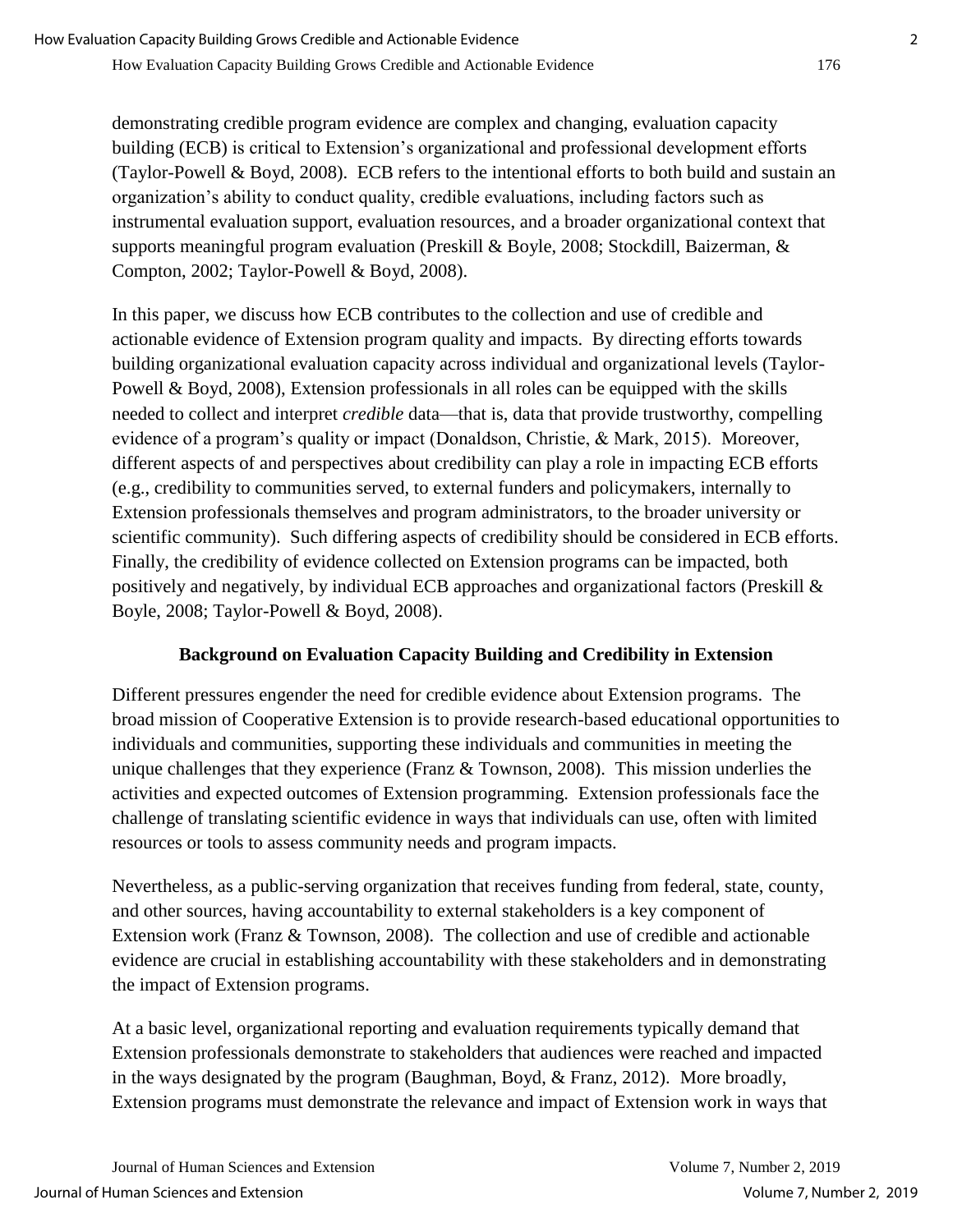will be credible to stakeholders with distinct needs, interests, and perspectives. Indeed, stakeholders often have varying criteria for what they deem to be credible, trustworthy evidence of a program's impact or quality. Individual standards and interests can drive differences in what is seen as credible by different stakeholder groups. Though these criteria can overlap, Extension programs must balance satisfying demands of credibility to communities served, internal Extension administrators, the broader professional and scientific community, those stakeholders providing funding for programs, and in the delivery of programs to participants, among others. Examples of criteria for each of these program stakeholder groups are shown in Table 1.

| <b>Stakeholder Group</b>             | <b>Sample Criteria for Credible Evidence</b>                                                                                                                                  |
|--------------------------------------|-------------------------------------------------------------------------------------------------------------------------------------------------------------------------------|
| Communities served                   | • Programming addresses a need or gap<br>Satisfactory program delivery<br>Evidence of program effectiveness (quantitative or qualitative,<br>may vary depending on community) |
| Internal Extension<br>administrators | • Outputs, or numbers served<br>Quantitative evidence of program outcomes<br>Data-driven program planning                                                                     |
| Scientific community                 | Evidence-based programming<br>Experimental or quasi-experimental designs<br>• Rigorous methods<br>Scholarly publications<br>• Peer-reviewed conference presentations          |
| Program funders                      | Outputs, or numbers served<br>Quantitative evidence of program outcomes<br>Rigorous evaluation methods (may vary depending on the funder)                                     |

*Table 1. Criteria for Credibility Among Extension Stakeholder Groups*

Groups may also have differing standards for the varied aspects of credibility that can impact data quality, such as utility, relevance, generalizability, and objectivity (Radhakrishna, Tobin, Brennan, & Thomson, 2012). There may even be variations in what individuals within a specific group will deem credible or trustworthy. Because Extension professionals are charged with translating and disseminating the scientific work of land-grant universities to communities (Franz & Townson, 2008), they must balance meeting the needs of communities in addressing local challenges and the needs of other program stakeholders, while remaining grounded in research- and evidence-based programming (Olson, Welsh, & Perkins, 2015). Indeed, the Extension mission is best served when programs bridge the gap between implementing rigorous research models and meeting local community needs (Fetsch, MacPhee, & Boyer, 2012).

## **Credibility in Evaluation Capacity Building Efforts**

Professional development efforts centered around ECB should serve to better facilitate Extension professionals' understanding of best practices in serving clients, delivering and evaluating educational content, and sharing program quality and outcome metrics with stakeholders. Appropriately delivering effective Extension programs is contingent upon Extension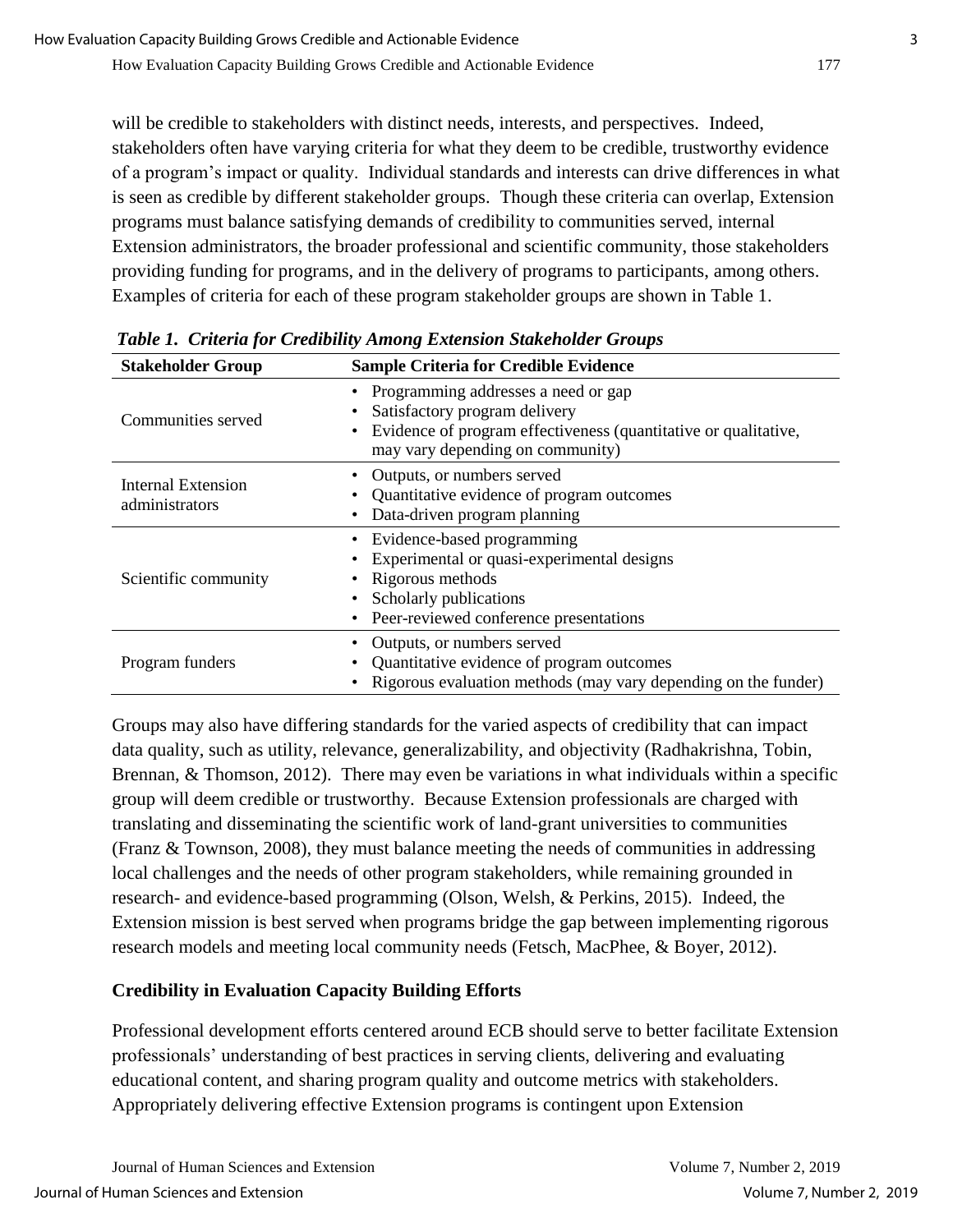professionals' capacity to both use and generate credible evidence of the quality and effectiveness of those programs. Extension systems are complex with differing levels of faculty and staff knowledge and experience (Franz & Townson, 2008), with many staff being experts in specific content areas, rather than experts in research methodologies or evaluation processes (Arnold, 2006). As Extension professionals are charged with planning, delivering, and evaluating research-based educational programs that benefit individuals and communities, ensuring that programs are adequately serving those individuals and communities requires a continuous investment in organizational and professional development efforts that support this aim (Taylor-Powell & Boyd, 2008). The size and complexity of Extension work require ECB to design, deliver, and evaluate evidence-based, impactful educational programming, making ECB a key building block in establishing the credibility of evidence supporting Extension programs.

As shown in Table 1, stakeholders' varied notions of credibility relate to ECB in several ways. ECB approaches should help Extension professionals understand these different aspects of credibility in evaluation data. ECB initiatives should incorporate efforts to support Extension professionals to consider and understand perspectives about the credibility of evidence for their specific program stakeholders in planning programs and evaluations. For instance, if an individual Extension professional plans a rigorous, pre-/post-test evaluation of a program to satisfy grant requirements, yet their local county stakeholders are more interested in qualitative narratives around a program's impact, the credibility of those findings will fail to meet the expectations of that local stakeholder group. Given that having evaluation findings that meet stakeholders' evidence needs can be highly motivating for Extension professionals (Guion, Boyd, & Rennekamp, 2007), this is an important dimension to consider and incorporate into ECB initiatives. Extension evaluation specialists can support Extension professionals in generating the most appropriate credible evidence for their specific stakeholder group(s). For instance, in the previous example, an evaluation specialist might advise collecting both pre-/posttest data and qualitative narratives to satisfy the needs and interests of both stakeholder groups.

## **Evaluation Use and Credibility**

The meaningful use of evaluation data can bolster credibility in several ways and should be a focus of efforts to build evaluation capacity. Use of evaluation data can increase the credibility of the evaluation process with Extension professionals (Lamm & Israel, 2013). Use of evaluation data helps Extension professionals see the value of collecting credible evidence and can improve the quality of data that is collected, such that staff become more invested in the quality of the data that they are collecting and using (Baughman et al., 2012). Collecting and using evidence that is methodologically sound enables staff to be confident in using data that reports program impacts or quality, whether using such data to advocate for programs with key stakeholders or making changes to improve programs. Through the use of evaluation data, Extension professionals can better see the value of collecting such evidence, which can improve the organization's future capacity for collecting and using such evidence (Baughman et al., 2012).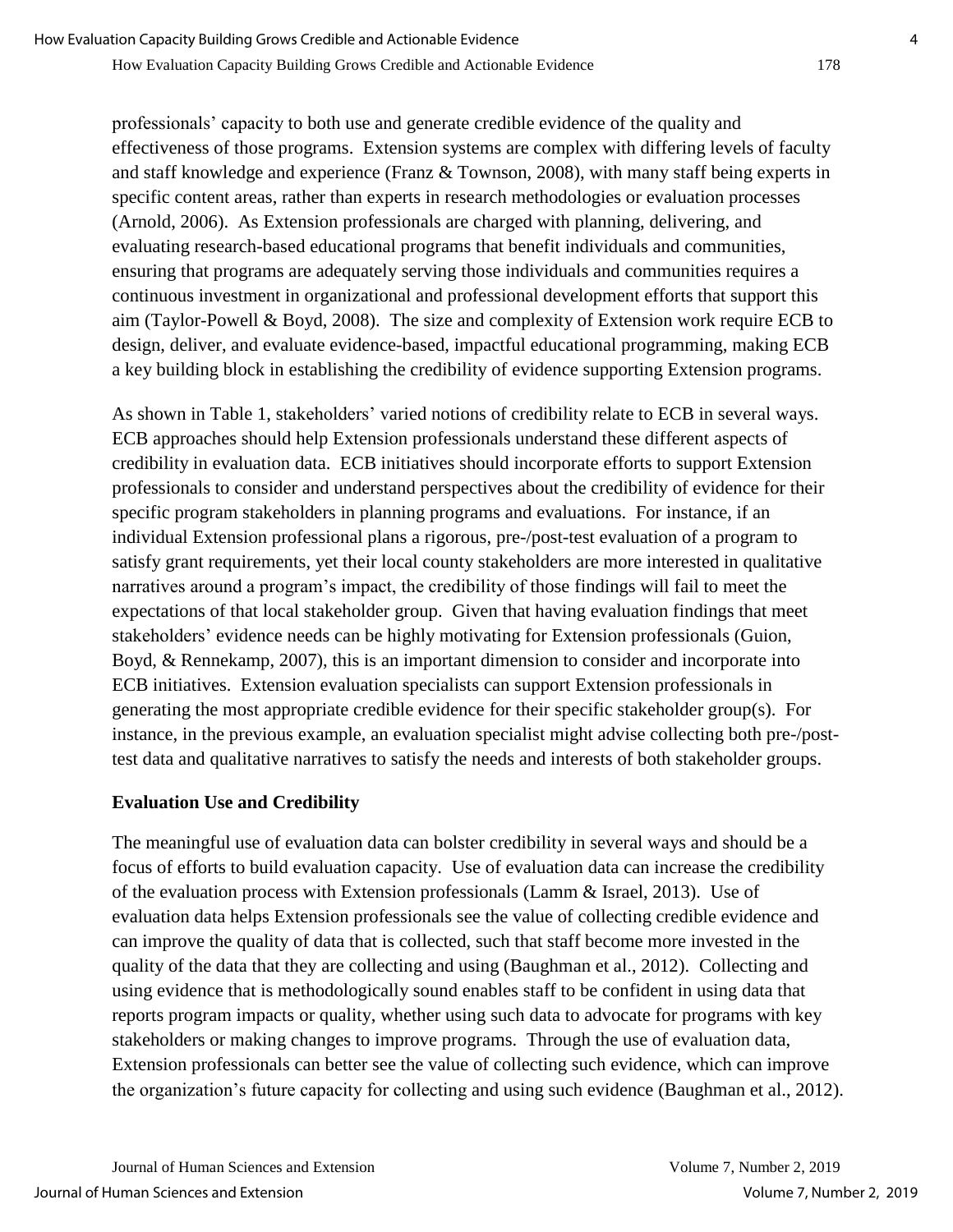Use of evaluation data can also empower Extension professionals to be more fully engaged in the programming process (Patton, 2008). Rather than simply collecting data that are aggregated into statewide outcomes, Extension professionals' own use of evaluation data engages them in intentionally thinking about the information they need to advocate for or make changes to their programs. Such efforts engage Extension professionals in evaluative thinking and can support the creation of an organizational culture of learning (Buckley, Archibald, Hargraves, & Trochim, 2015). ECB efforts will take root in creating a learning culture when staff see evaluation as part of their daily work and a critical component of the program planning and implementation process (Fetterman, 2003; King, 2007).

Meaningful evaluation use can also bolster credibility with stakeholders, establishing the integrity of Extension as an organization that has the capacity to make a difference in the lives of youth, families, and the broader public (Franz, 2015). Collecting and using evaluation data to change and improve programs establishes Extension's integrity as an organization that values continuous improvement and works to refine its educational offerings. When findings are actually used to make changes to or improve a program, program participants see that their voices have been heard on a deeper level. This can increase their stake in the program as well as their view of Extension as a credible provider of educational programs. Thus, use of evaluation data can be a clear asset in using ECB to generate credible evidence about Extension programs.

#### **Evaluation Competencies for Extension Professionals**

In seeking to build any organization's capacity to generate and use credible and actionable evidence, one must hone in on the specific competencies required and expected of individual staff. What does an Extension professional need to know in order to credibly deliver and evaluate educational programming? The level and type of competencies required of individual Extension professionals will vary greatly depending on the type of program being evaluated (Franz & Archibald, 2018), the overall organizational structure (Taylor-Powell & Boyd, 2008; Preskill & Boyle, 2008), and Extension stakeholders' perspectives on credibility (Bryson, Patton, & Bowman, 2011; Johnson et al., 2009). For instance, within the framework proposed by Franz and Archibald (2018), ECB efforts will be most successful when they align with the specific educational initiative that the Extension professional is seeking to evaluate. That is, if an Extension professional is engaging in educational programming that entails content transmission, competencies should focus on knowing how to collect credible evidence that measures the program's effectiveness in increasing participants' knowledge and changing their behavior. Similarly, for service-focused efforts, competencies would align more closely with knowing how to assess participant satisfaction with the program.

Competencies expected of individual Extension professionals will also depend greatly on the expectations for their roles within the specific Extension system. For instance, in some Extension systems, Extension professionals with academic appointments are expected to engage in scholarship and publish research-based evidence of their work (Taylor-Powell & Boyd, 2008).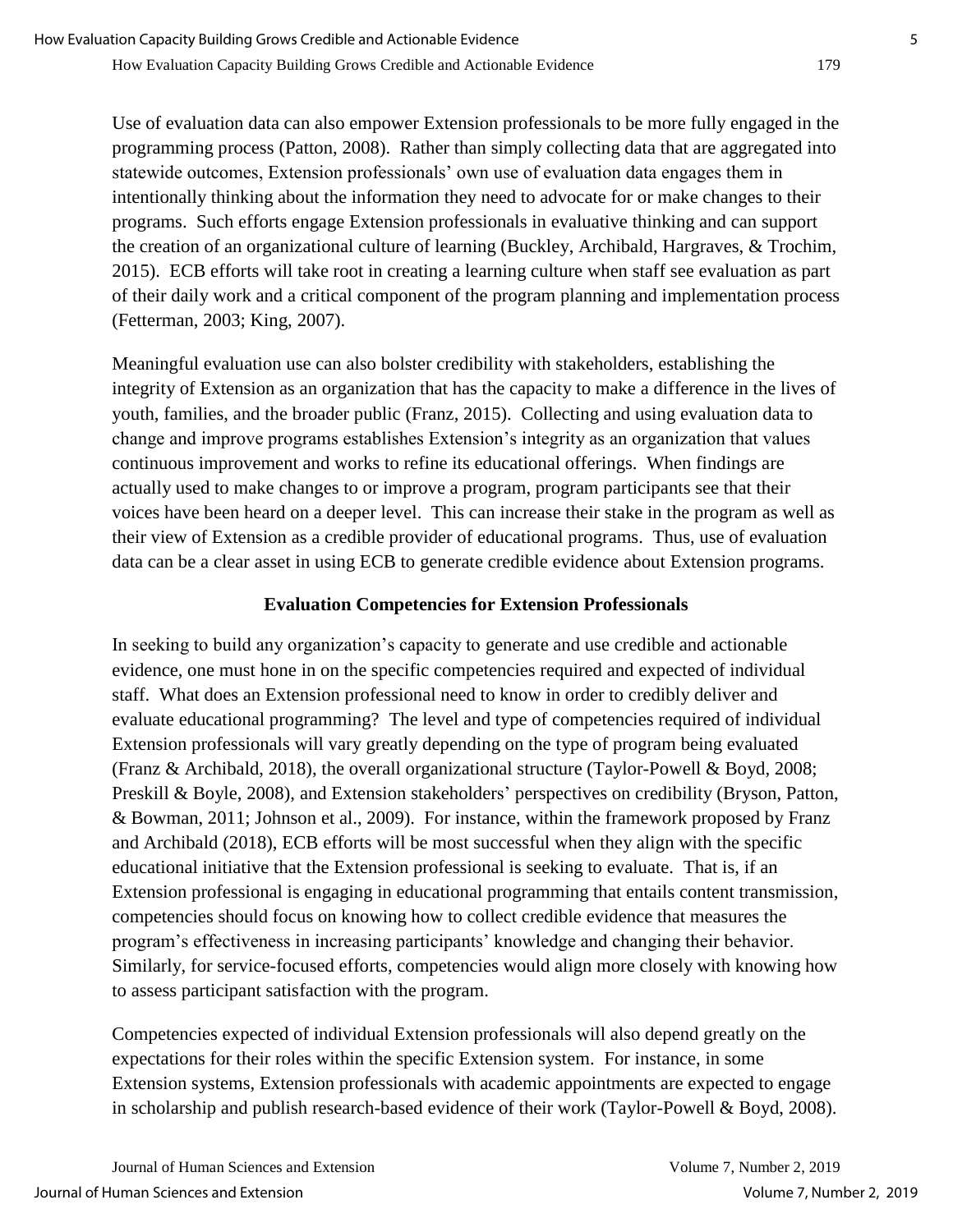In other Extension systems, Extension professionals meet scholarship expectations in different ways, such as through curriculum creation or securing external grant funding (Franz & Townson, 2008). The presence of expectations for Extension professionals to engage in scholarly research around their programs will shape what ECB efforts look like within that particular Extension system (e.g., the level of rigor needed in data collection plans, the size and scope of projects, the level of data analysis skills needed).

## **Specific Evaluation Competencies for Extension Work**

Extension professionals need a number of general evaluation competencies in order to generate and use credible, actionable evidence. Extension professionals should be able to: 1) use data to assess the needs of the communities they serve, whether through data they themselves collect or data collected by others; 2) develop and implement credible programs to fidelity (i.e., develop and implement programs with a basis in research and/or with some evidence of impact and attend to the necessary implementation criteria); 3) collect credible data (i.e., the types of data that stakeholders see as credible) on the impact, quality, and fidelity of the program; and 4) use acquired data to inform changes to the program and convince stakeholders of the program's value. Specific evaluation competencies within these areas are shown in Table 2.

| <b>Step in Program Process</b>          | <b>Specific Evaluation Competencies</b>                                                                                                                                                                                                                                     |
|-----------------------------------------|-----------------------------------------------------------------------------------------------------------------------------------------------------------------------------------------------------------------------------------------------------------------------------|
| 1) Needs assessment                     | • Finding existing data<br>Collecting new data (e.g., via surveys or focus groups)<br>Analyzing quantitative and/or qualitative data<br>Learning and understanding stakeholder perspectives<br>Interpreting data<br>Using data to inform decisions                          |
| 2) Program design and<br>implementation | Developing programs based on stakeholder needs<br>Creating logic models<br>Writing program objectives<br>Assessing a topic's research base<br>Interpreting the evidence base for existing programs                                                                          |
| 3) Evaluation data<br>collection        | • Designing program evaluations<br>Selecting and designing data collection methods (e.g., survey design)<br>Collecting data (e.g., via surveys or focus groups)<br>$\bullet$<br>Considering ethics of evaluation data collection                                            |
| 4) Evaluation use                       | Analyzing quantitative and/or qualitative data<br>Interpreting data<br>Using data to inform decisions<br>Learning and understanding stakeholder perspectives<br>$\bullet$<br>Creating and sharing evaluation reports<br>Interpreting and presenting results to stakeholders |

*Table 2. Evaluation Competencies for Generating and Using Credible, Actionable Evidence*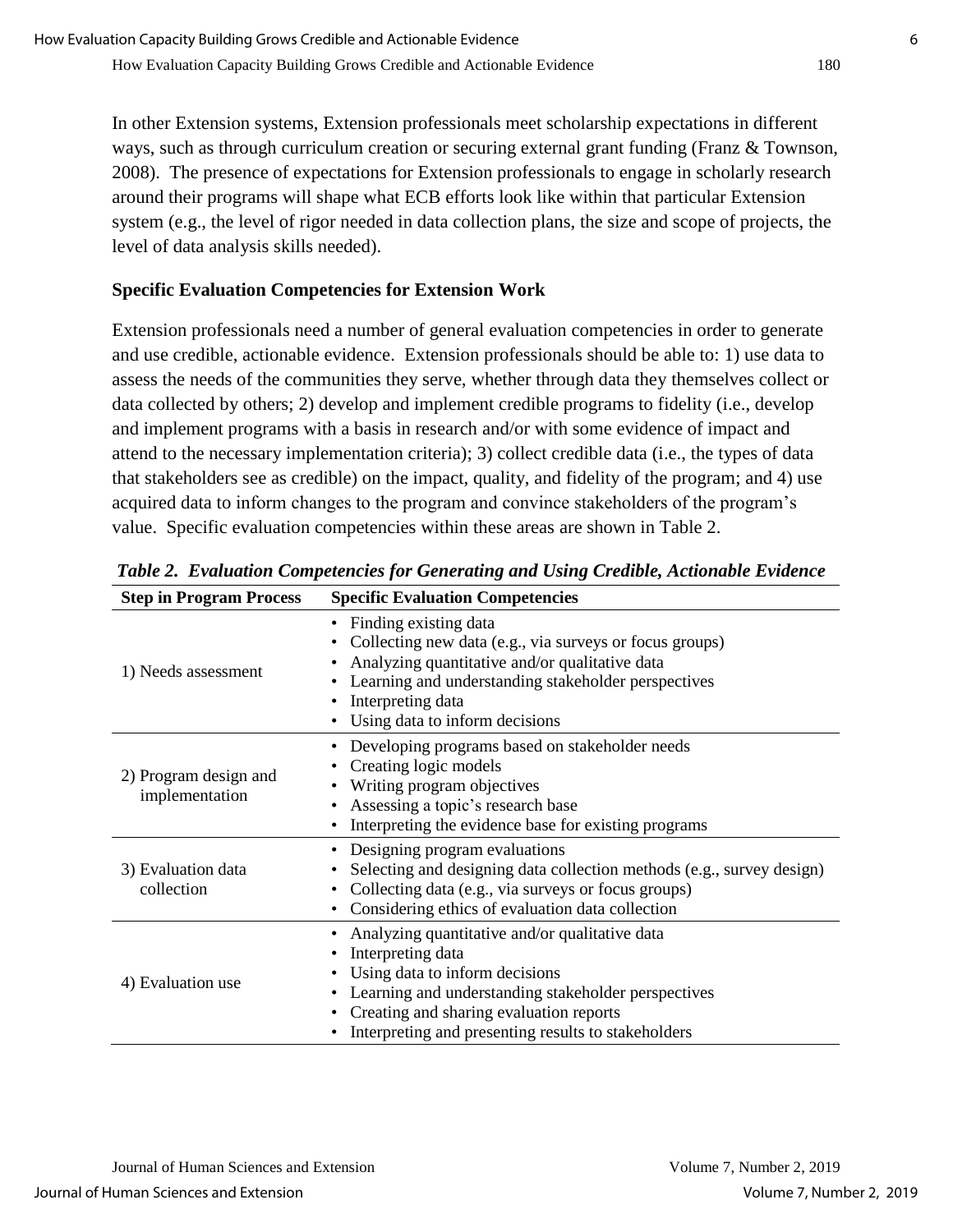Admittedly, this ideal list of competencies will not always translate to the realities of Extension programming overall or to every individual Extension program. As noted earlier, the specific competencies most crucial to an individual Extension professional will be directed by the goals of the specific educational program being evaluated (Franz & Archibald, 2018). Still, these remain key competencies for Extension professionals. Though the specific responsibilities of Extension professionals can vary across systems, the demands of Extension work, where Extension professionals should know how to adapt to the needs of communities, deliver credible, quality programs, collect credible program data, and subsequently use that data, require that these competencies be present.

The nature of Extension programs is such that evaluation data is frequently collected and used for reporting, accountability, or persuasive purposes; that is to inform supervisors, funding agencies, legislators, and other stakeholders about the impact of a program (Baughman et al., 2012). As a result, ECB efforts may increasingly focus on competencies that serve this need, such as collecting impact data, while neglecting other competencies, such as collecting data on community needs, strengths, and opportunities.

Extension professionals should be sufficiently trained in all aspects of the program process (Arnold, 2006). This can include trainings around the development and use of logic models to meet community needs, including supporting Extension professionals in identifying specific program outcomes and indicators (Arnold, 2006). This has the added benefit of grounding a subsequent program evaluation in the program's logic model. By including the program development process in ECB efforts, we continue to advance Extension's capacity to deliver credible educational efforts and collect credible evidence of program quality and impacts.

ECB efforts also present an opportunity for administrators to build their own evaluation competencies. Individual Extension administrators can benefit from increased evaluation capacity by advancing their use of data to inform decisions and advocate for programs with key stakeholders. Extension administrators should also understand what is required for Extension professionals to deliver and evaluate quality programs if they are to support Extension program staff in accomplishing this goal. Extension administrators play a key role in making decisions about Extension programs, setting organizational priorities, creating expectations for staff members' programming and evaluation efforts, and advocating for Extension programs with stakeholders. Extension administrators have the ability to influence policies and practices around evaluation at an organizational level, such as through rewarding good evaluation practice or providing staff sufficient time and training to collect and use credible evidence (Boyd, 2009; Silliman, Crinion, & Archibald, 2016). As such, it is essential that those who serve in administrative roles understand the components of the program delivery and evaluation process and how crucial these competencies are to implementing quality programming.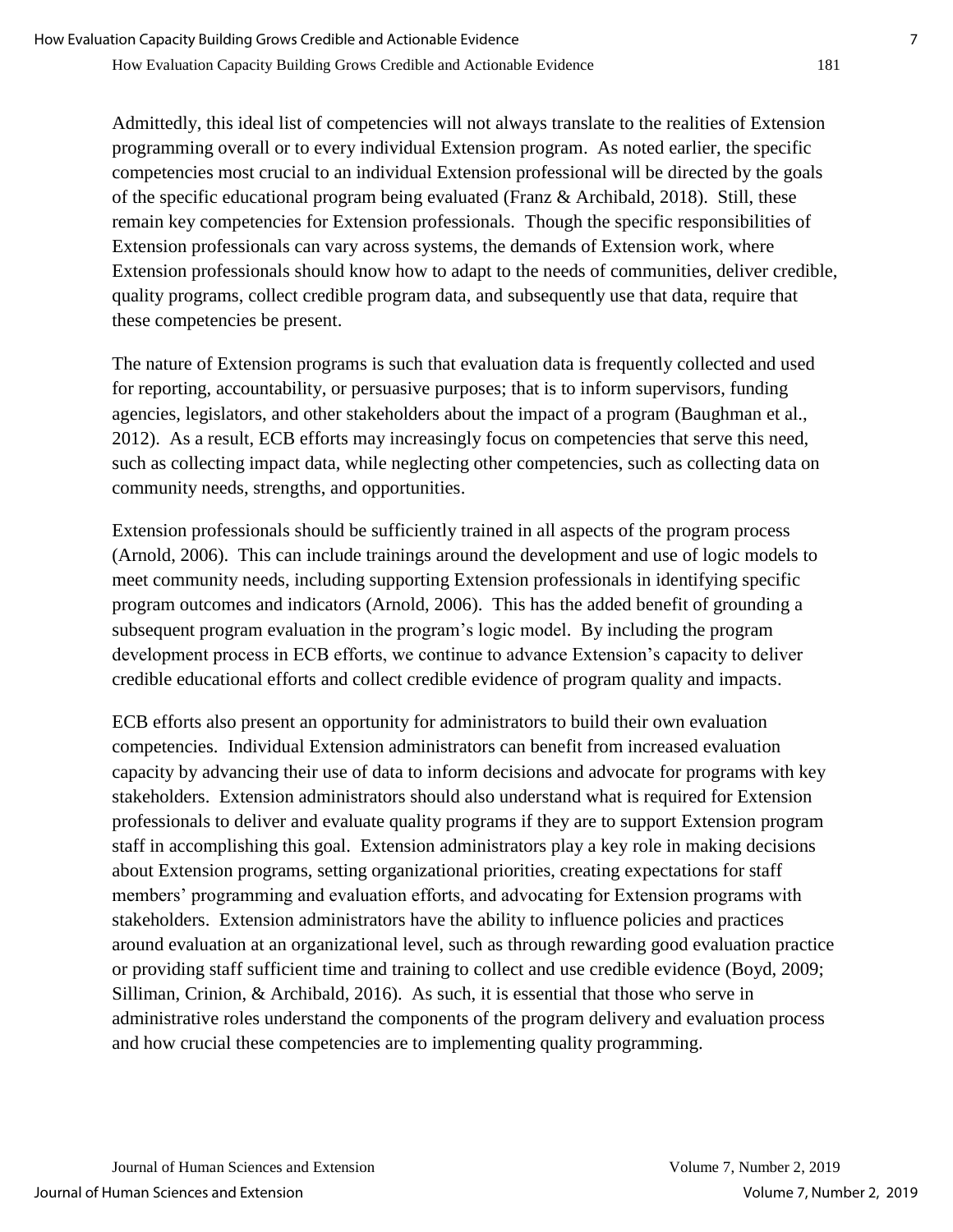Most crucially, for Extension professionals across all levels and responsibilities, evaluative thinking is an overarching, critical competency (Buckley et al., 2015). Evaluative thinking refers to one's ability to critically reflect on programs, people, and processes for effective change (Buckley et al., 2015). A crucial aspect of ECB in Extension is that it can support Extension professionals in engaging in such critical thinking about evaluation, and particularly in interpreting and weighing the *quality* of evaluation evidence (Preskill & Russ-Eft, 2016). In discussing programs and program evidence data with stakeholders, Extension professionals should be able to adequately interpret program evidence, making evaluative thinking key in advocating for Extension programs.

#### **Assessing and Meeting Community Needs**

As noted previously, a key competency in the program development and delivery process is using data to assess the needs of communities and then delivering programming to meet those needs. Beyond assessing and meeting the needs of communities traditionally served by Extension programs, Extension professionals must also be equipped to meet the needs of communities that have traditionally been disenfranchised (and at times, outright excluded) from Extension programs—for instance, black and indigenous communities (e.g., Harris, 2008; Schor, 1986). Extension educational programs cannot take a "one size fits all" approach, assuming that existing programs will meet the needs of, have an impact on, or be credible to all communities. We cannot assume that what is effective or credible in communities we traditionally serve will also be effective or credible in others. Indeed, understanding the cultural or social contexts in an evaluation (e.g., stakeholders' perspectives on credibility, culturally responsive methodologies) is increasingly being recognized as a critical component of the program planning and evaluation process (Centers for Disease Control and Prevention; 2014). Failing to take a cultural or contextual lens in delivering or evaluating programs can threaten the utility, quality, and credibility of said programming and data, and troublingly, can even cause harm to the communities being served (Bowman, Dodge Francis, & Tyndall, 2015). Extension professionals must be equipped with the knowledge and skills to competently serve all of the residents of their communities, not just those who have historically or traditionally been served by Extension. As such, ECB should incorporate efforts focused on developing the skills needed to meet community needs (e.g., training in needs assessments, attending to diverse stakeholder perspectives, culturally relevant evaluation practices).

## **Barriers to Evaluation Capacity Building on the Path to Credible Evidence**

Many factors and the realities of Extension work can compete with ECB efforts and hinder the generation of credible evidence. Extension professionals are frequently asked to accomplish more with less time, fewer resources, and smaller teams; the challenges of finding time to devote to professional development on any topic presents a challenge for Cooperative Extension as a whole (Arnold, 2006). Further, many program staff across disciplines find evaluation to be an intimidating or anxiety-provoking topic (Arnold, 2006; Donaldson, Gooler, & Scriven, 2002),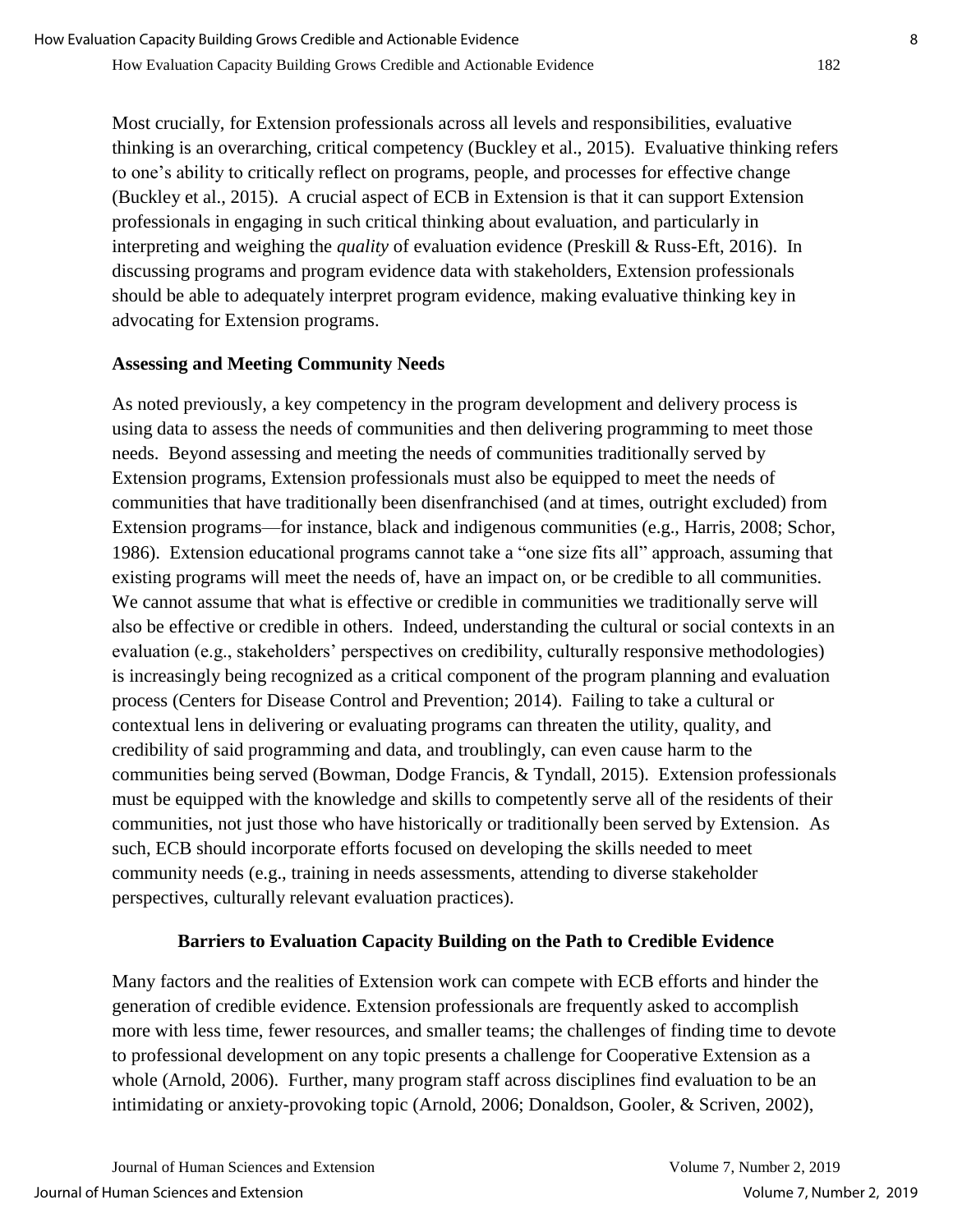How Evaluation Capacity Building Grows Credible and Actionable Evidence 183

which may increase their reluctance to learn more about it. Still, when they do engage in professional development opportunities around evaluation, this fear can be ameliorated (Kelsey, 2008).

Some Extension professionals may see the development of skills in program evaluation as a lower priority than other professional development needs (Arnold, 2006). For example, they may see evaluation as someone else's responsibility, might feel they do not have time to engage in evaluation, may not see any personal value to themselves (i.e., intrinsic or extrinsic rewards) for evaluating programs, or might have a certain level of anxiety about engaging in evaluation. Extension professionals might also experience a lack of relative frequency with which they have the opportunity to exercise a diversity of evaluation skills, which might further inhibit learning. For instance, Extension professionals may have frequent opportunities to exercise survey data collection skills using existing survey instruments, while opportunities to actually write and create survey instruments may occur less frequently. Furthermore, the prospect of engaging in a rigorous program evaluation may seem daunting to someone with minimal background in research or evaluation methods, while conducting more cursory evaluations might seem tedious with little payoff. This list of barriers is included not to dissuade from ECB efforts in Extension, but rather to recognize and address these factors when implementing successful ECB initiatives.

#### **Organizational Context and Expectations**

For Extension organizations seeking to collect and use credible and actionable evidence of program quality and impacts, ECB is a critical component of organizational development. Beyond individual Extension professionals, the Extension organization as a whole must also provide an organizational context that supports the collection and use of credible evidence. This means that Extension organizational leadership should support, encourage, and reward efforts made by Extension professionals to implement and evaluate programs with credibility (Preskill & Boyle, 2008). Though individual ECB efforts may be successful in developing an individual Extension professional's competencies in the short term (e.g., providing technical assistance or in-service training to a small group of Extension professionals), having a sustained culture that generates credible and actionable evidence hinges on an organizational context that adequately supports ECB and credible, quality program evaluation (Preskill & Boyle, 2008; Taylor-Powell & Boyd, 2008).

An organizational culture that supports learning from credible evidence can subsequently bolster evaluative thinking on an organizational level (Taylor-Powell & Boyd, 2008). Administrative buy-in and organizational support are critical factors in order for ECB efforts with program staff to take root in supporting Extension as a learning organization that both generates and values credible evidence (Boyd, 2009; Preskill & Boyle, 2008; Taylor-Powell & Boyd, 2008). In an organization where administrators endorse and model using evaluation findings, credible and high-quality data will be seen as an organizational priority (Preskill & Boyle, 2008). Even if Extension professionals themselves do not directly use the data they collect, seeing such data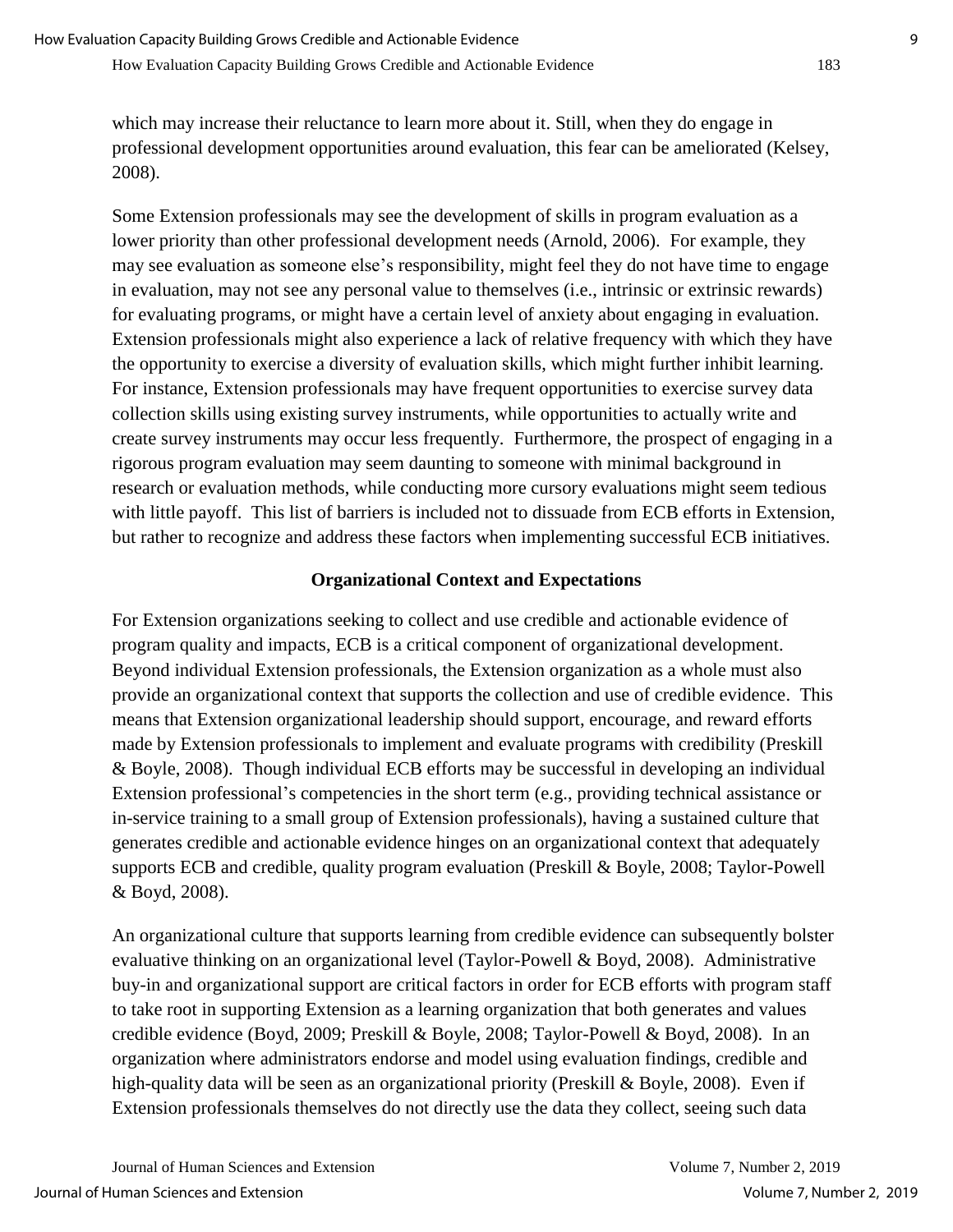used by the organization (e.g., by colleagues for program improvement or organizationally in marketing programs) can improve morale and increase evaluation capacity.

#### **How Organizations Can Support Evaluation Capacity Building**

Extension professionals and programs must have adequate instrumental support for evaluation efforts, including adequate staff devoted to evaluation efforts and adequate financial support for data collection, entry, and analysis (Taylor-Powell & Boyd, 2008). Individual Extension professionals should also have adequate time to devote to planning, collecting, and using credible evidence (Preskill & Boyle, 2008). As in any organization, effectively building evaluation capacity in Extension requires clear expectations for evaluation among Extension professionals (Preskill & Boyle, 2008; Volkov & King, 2007). Individual Extension professionals should be given clear requirements, guidelines, and expectations for evaluation efforts. In order for Extension to successfully build and use quality, credible, and actionable evidence about programs, Extension must remain dedicated to devoting ample time, staff, money, and resources to evaluation capacity building.

Organizationally, evaluation capacity can also be built through the identification, training, and fostering of evaluation champions, or Extension professionals who show an interest in conducting and supporting quality evaluation work (Silliman et al., 2016; Taylor-Powell & Boyd, 2008). By creating a community of evaluation champions, where groups of Extension professionals engage in evaluative thinking, Extension evaluation specialists can create opportunities for professional development with individuals who can share what they have learned with their peers. Extension administrators can also be leveraged as evaluation champions through the support of organizational efforts to build evaluation capacity and generate credible evidence (Boyd, 2009).

Organizations can also support ECB through adequate staffing of Extension evaluation specialists (Taylor-Powell & Boyd, 2008). Evaluation specialists can provide trainings and technical assistance in evaluation, either through face-to-face support or online trainings (Taylor-Powell & Boyd, 2008). If a state Extension organization does not have an evaluation specialist on staff, those organizations can support ECB by having an external evaluator, either an Extension evaluation specialist from another state or from outside of Extension, lead professional development trainings about program evaluation.

Organizations can also develop written and electronic evaluation resources for staff (Taylor-Powell & Boyd, 2008). Online professional development opportunities are especially of interest to Extension professionals (Senyurekli, Dworkin, & Dickinson, 2006), suggesting that Extension would benefit from the use of technology in ECB efforts. In Michigan, Extension evaluation specialists recently collaborated with an Extension instructional design specialist to develop a self-paced, online course on evaluation (Hetherington, Eschbach, Cuthbertson, & Shelle, 2018). With the support of the instructional design specialist, the course was designed to follow best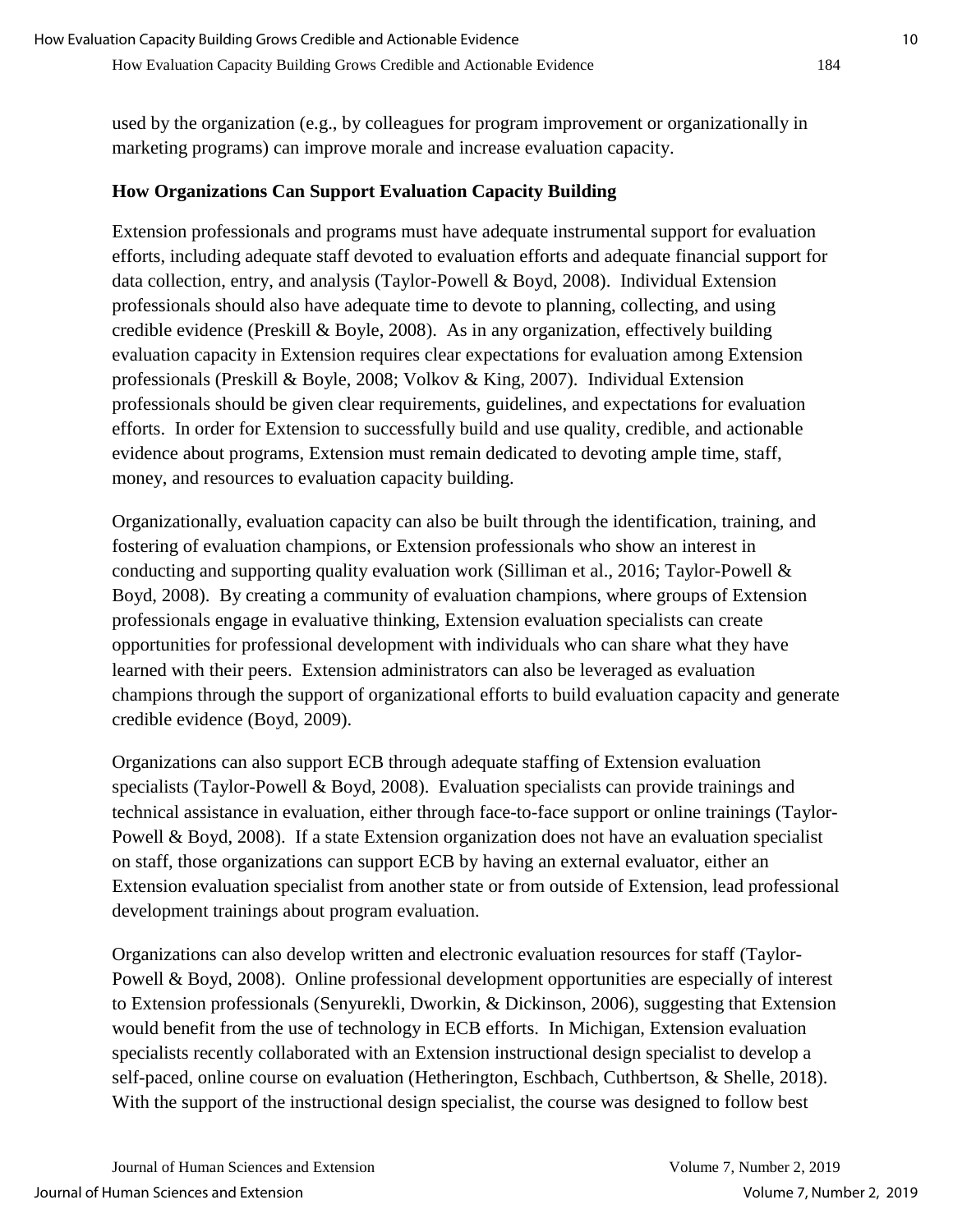practices in digital education, including the use of intentionally brief video lectures, interactive activities, and badging to reward participation. Creating a standardized set of modules that can introduce staff to evaluation concepts forms a purposeful, structured socialization into the evaluation process. This is beneficial not only because it saves time that might be taken up by individual staff consultations, but also because it allows incoming staff to be introduced to evaluation concepts in a standardized manner (King, 2007).

Organizations can also support ECB by housing evaluation specialists with content expertise in specific program areas (e.g., an evaluator with expertise in child and youth development being designated to work with 4-H staff). Having an evaluator with content expertise can be an asset to ECB, in that this can increase Extension professionals' own trust and willingness to engage in the evaluation as well as provide expertise in methodologies or measures specific to that content area. Evaluation specialists with content area expertise can evaluate relevant programs with a greater degree of depth than those with content expertise in other areas, which can further create opportunities to engage in scholarship (e.g., publishing evaluating findings in peer-reviewed journals). By designating specific evaluators to work within specific content areas and program teams, this can further support the collection of credible evidence as Extension evaluators provide instrumental support on specific evaluation projects.

#### **Conclusion**

Evaluation capacity building (ECB) is a foundational aspect of building credible and actionable evidence about the quality and effectiveness of Extension programs. ECB efforts can bolster Extension professionals' understanding of the program development, implementation, and evaluation processes, thus advancing Extension's ability to generate and use credible evidence. Extension professionals must be equipped to understand how to collect credible evidence about program impacts and to consider varying stakeholder perspectives on what constitutes credible evidence. Complex organizations only reap the benefits of ECB efforts as far as what they put into it, and Extension is no different. When Extension builds its evaluation capacity, it not only builds the capacity to collect high quality data, it also builds the ability to use such data in advocating for and making changes to improve programs, increases the ability to advance as a learning organization, and supports Extension's ability to have a positive impact on individuals and the communities in which they live.

## **References**

Arnold, M. E. (2006). Developing evaluation capacity in Extension 4-H field faculty: A framework for success. *American Journal of Evaluation, 27*(2), 257–269. doi:10.1177/1098214006287989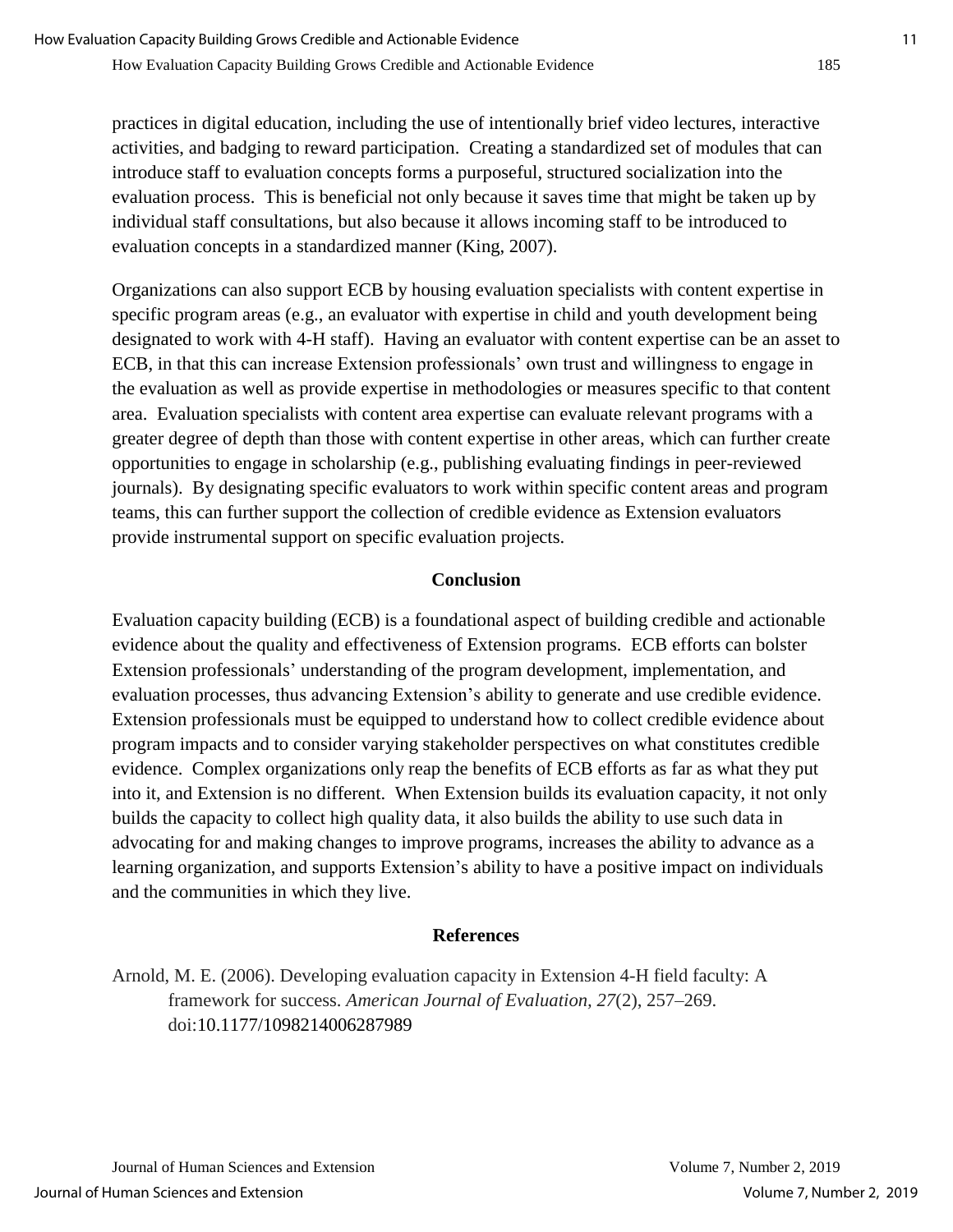- Baughman, S., Boyd, H. H., & Franz, N. K. (2012). Non-formal educator use of evaluation results. *Evaluation and Program Planning, 35*(3), 329–336. doi:10.1016/j.evalprogplan.2011.11.008.
- Bowman, N. R., Dodge Francis, C., & Tyndall, M. (2015). Culturally responsive indigenous evaluation: A practical approach for evaluating indigenous projects in tribal reservation contexts. In S. Hood, R. Hopson, & H. Frierson (Eds.), *Continuing the journey to reposition culture and cultural context in evaluation theory and practice* (pp. 335–359). Charlotte NC: Information Age Publishing.
- Boyd, H. H. (2009). Practical tips for evaluators and administrators to work together in building evaluation capacity. *Journal of Extension, 47*(2), Article 2IAW1. Retrieved from https://www.joe.org/joe/2009april/iw1.php
- Bryson, J. M., Patton, M. Q., & Bowman, R. A. (2011). Working with evaluation stakeholders: A rationale, step-wise approach and toolkit. *Evaluation and Program Planning, 34*(1), 1– 12. doi:10.1016/j.evalprogplan.2010.07.001.
- Buckley, J., Archibald, T., Hargraves, M., & Trochim, W. M. (2015). Defining and teaching evaluative thinking: Insights from research on critical thinking. *American Journal of Evaluation, 36*(3), 375–388. doi:10.1177/1098214015581706
- Centers for Disease Control and Prevention. (2014). *Practical strategies for culturally competent evaluation*. Atlanta, GA: US Dept of Health and Human Services. Retrieved from https://www.cdc.gov/dhdsp/docs/cultural\_competence\_guide.pdf
- Donaldson, S. I., Christie, C. A., & Mark, M. M. (Eds.). (2015). *Credible and actionable evidence: The foundation for rigorous and influential evaluations* (2<sup>nd</sup> ed.). Thousand Oaks, CA: Sage.
- Donaldson, S. I., Gooler, L. E., & Scriven, M. (2002). Strategies for managing evaluation anxiety: Toward a psychology of program evaluation. *American Journal of Evaluation, 23*(3), 261–273. doi:10.1177/109821400202300303
- Fetsch, R. J., MacPhee, D., & Boyer, L. K. (2012). Evidence-based programming: What is a process an Extension agent can use to evaluate a program's effectiveness. *Journal of Extension, 50*(5), Article 5FEA2. Retrieved from https://www.joe.org/joe/2012october/a2.php
- Fetterman, D. (2003). Fetterman‐House: A process use distinction and a theory. *New Directions for Evaluation, 97*, 47–52. doi:10.1002/ev.74
- Franz, N. K. (2015). Programming for the public good: Ensuring public value through the Cooperative Extension program development model. *Journal of Human Sciences and Extension, 3*(2), 13–25.
- Franz, N., & Archibald, T. (2018). Four approaches to building Extension program evaluation capacity. *Journal of Extension, 56*(4), Article 4TOT5. Retrieved from https://joe.org/joe/2018august/tt5.php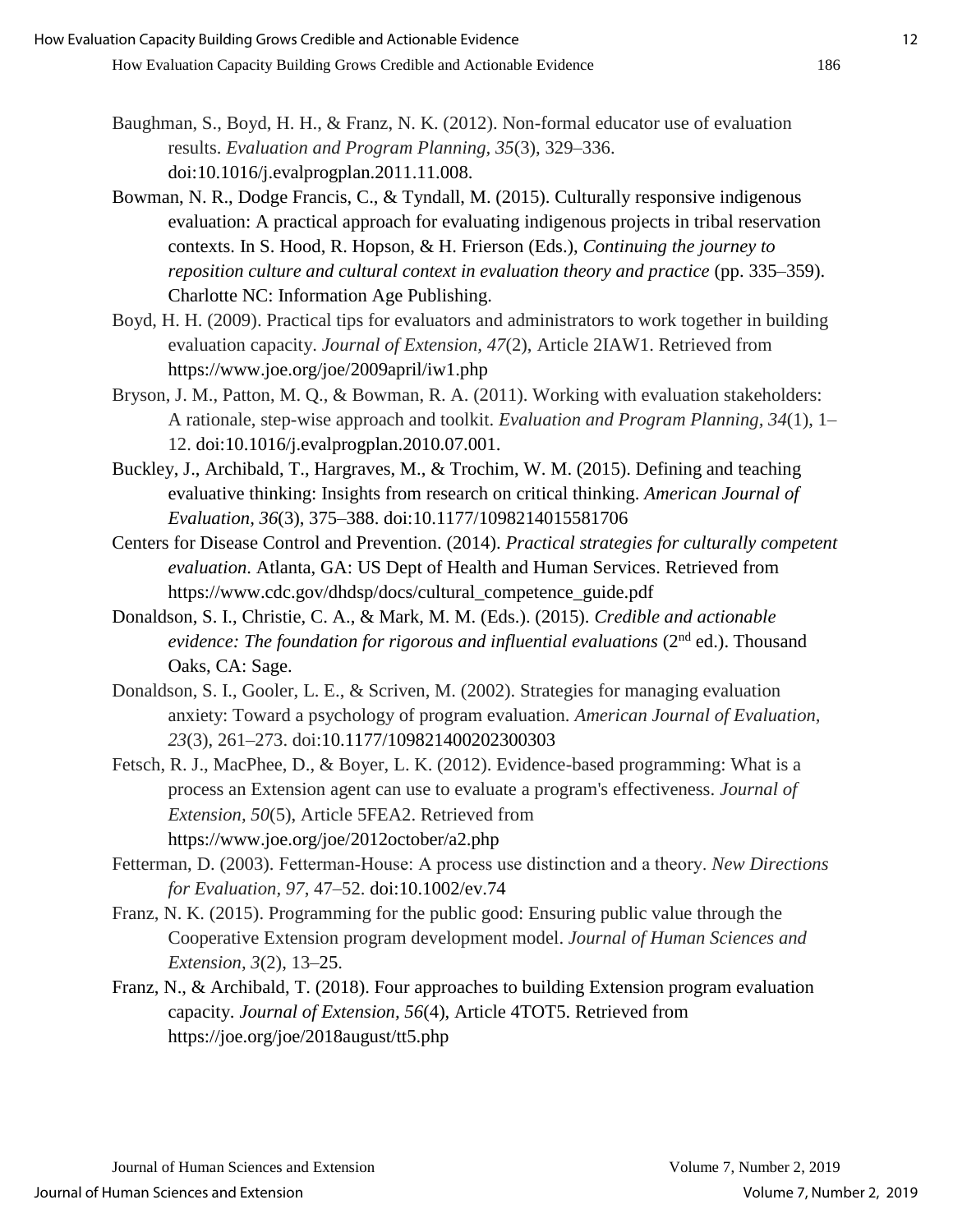- Franz, N., & Townson, L. (2008). The nature of complex organizations: The case of Cooperative Extension. In M. T. Braverman, M. Engle, M. E. Arnold, & R. A. Rennekamp (Eds.), *Program evaluation in a complex organizational system: Lessons from Cooperative Extension. New Directions for Evaluation, 120*, 5–14. doi:10.1002/ev.272
- Freire, P. (1970). *Pedagogy of the oppressed*. New York, NY: Continuum Books.
- Guion, L., Boyd, H., & Rennekamp, R. (2007). An exploratory profile of Extension evaluation professionals. *Journal of Extension, 45*(4), Article 4FEA5. Retrieved from https://www.joe.org/joe/2007august/a5.php
- Harris, C. V. (2008). "The Extension Service is not an integration agency": The idea of race in the Cooperative Extension Service. *Agricultural History, 82*(2), 193–219. doi:10.3098/ah.2008.82.2.193
- Hetherington, C., Eschbach, C., Cuthbertson, C., & Shelle, G. (2018, November). *Evaluation capacity building in Extension using online instructional technology*. Roundtable presented at the Annual American Evaluation Association Conference, Cleveland, Ohio.
- Johnson, K., Greenseid, L. O., Toal, S. A., King, J. A., Lawrenz, F., & Volkov, B. (2009). Research on evaluation use: A review of the empirical literature from 1986 to 2005. *American Journal of Evaluation*, *30*(3), 377–410. doi:10.1177/1098214009341660
- Kelsey, K. D. (2008). Do workshops work for building evaluation capacity among Cooperative Extension Service faculty? *Journal of Extension, 46*(6), Article 6RIB4. Retrieved from https://www.joe.org/joe/2008december/rb4.php
- King, J. A. (2007). Developing evaluation capacity through process use. *New Directions for Evaluation, 116*, 45–59. doi:10.1002/ev.242
- Lamm, A. J., & Israel, G. D. (2013). A national examination of Extension professionals' use of evaluation: Does intended use improve effort? *Journal of Human Sciences and Extension, 1*(1), 49–62.
- Olson, J. R., Welsh, J. A., & Perkins, D. F. (2015). Evidence-based programming within Cooperative Extension: How can we maintain program fidelity while adapting to meet local needs? *Journal of Extension, 53*(3), Article 3FEA3. Retrieved from https://www.joe.org/joe/2015june/a3.php
- Patton, M. Q. (2008). *Utilization-focused evaluation*. Thousand Oaks, CA: Sage.
- Preskill, H., & Boyle, S. (2008). A multidisciplinary model of evaluation capacity building. *American Journal of Evaluation, 29*(4), 443–459. doi:10.1177/1098214008324182
- Preskill, H., & Russ-Eft, D. (2016). *Building evaluation capacity: 72 activities for teaching and training*. Thousand Oaks, CA: Sage.
- Radhakrishna, R., Tobin, D., Brennan, M., & Thomson, J. (2012). Ensuring data quality in Extension research and evaluation studies. *Journal of Extension, 50*(3), Article 3TOT1. Retrieved from https://www.joe.org/joe/2012june/tt1.php
- Schor, J. (1986). The black presence in the US Cooperative Extension Service since 1945: An American quest for service and equity. *Agricultural History, 60*(2), 137–153.